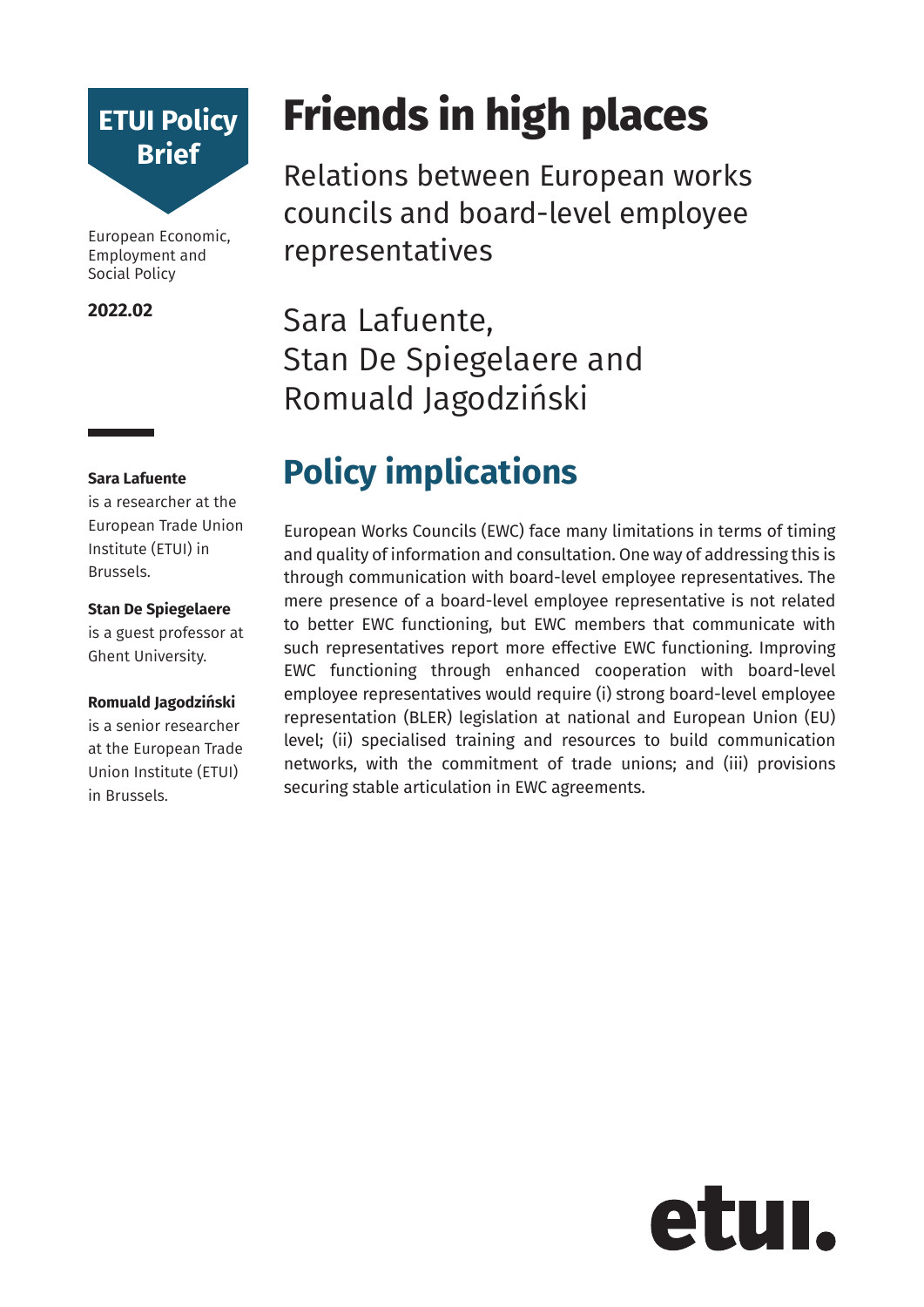## **Introduction**

European Works Councils (EWCs) are a transnational form of worker representation that partially democratise multinational corporations in Europe. 'Partially' because EWCs' rights are limited to information and consultation, and even this is often not respected in practice (Pulignano and Turk 2016; De Spiegelaere and Jagodziński 2019). Faced with this reality, EWCs might do well to seek support from 'friends in high places', such as board-level employee representatives, to secure more and better information. Our analysis shows that EWC representatives might benefit from such a liaison: worker representatives holding mandates in a board of directors or supervisory board are usually more closely involved in corporate decision-making, have co-decision rights and have access to more and better-quality information.

This Policy Brief explores the relationships between employee representatives in EWCs or Societas Europaea Works Councils (SEWC)<sup>1</sup> and those on company boards. The focal question is whether and how far can board-level employee representation (BLER) be considered an asset for EWC representatives. We argue that such representation can strengthen other forms of workers' representation. Our data also show that EWCs are underusing this potential asset, even though it could alleviate constraints in terms of timing and quality of information and consultation. Having friends in high places – namely, well-informed allies within the heart of corporate decision-making – might be an invaluable resource for EWCs, as efficient cooperation between different levels of worker representation has been identified as a key lever for workers' power (Haipeter *et al.* 2019; Waddington and Conchon 2016; Hassel and Helmerich 2017).

To examine this issue, we draw on an analysis of data from the 2018 survey of the European Trade Union Institute (ETUI), which gathered answers from over 1,600 EWC representatives from more than 350 different EWCs (De Spiegelaere and Jagodziński 2019). Using this dataset has two main implications. First, the level of analysis is the individual EWC representative, not the EWC as a whole. Responses thus represent views of employee representatives and not dynamics at company or EWC levels. For this Policy Brief, only those respondents were selected who had already attended at least one EWC meeting.

Second, the dataset presents the BLER–EWC relationship from the perspective of EWC members, a different optic from the central focus given to board-level employee representatives in other studies (Waddington and Conchon 2016). EWCs are usually considered the central actor for employee representation at transnational level, while company boards are not the most evident arena for labour politics (Gumbrell-McCormick and Hyman 2018).

To discuss the issue of EWC-BLER relations, this Policy Brief addresses three main questions: (i) how many EWC representatives have access to BLER members; (ii) is there communication between these levels of representation;

<sup>1</sup> SEWC are works councils established in European Companies (*Societas Europaea*) based on Directive 2001/86/EC. SEWCs were modelled after EWCs and share most of their characteristics. In what follows, all references to EWCs will include respondents of both EWCs and SEWCs, unless otherwise stated.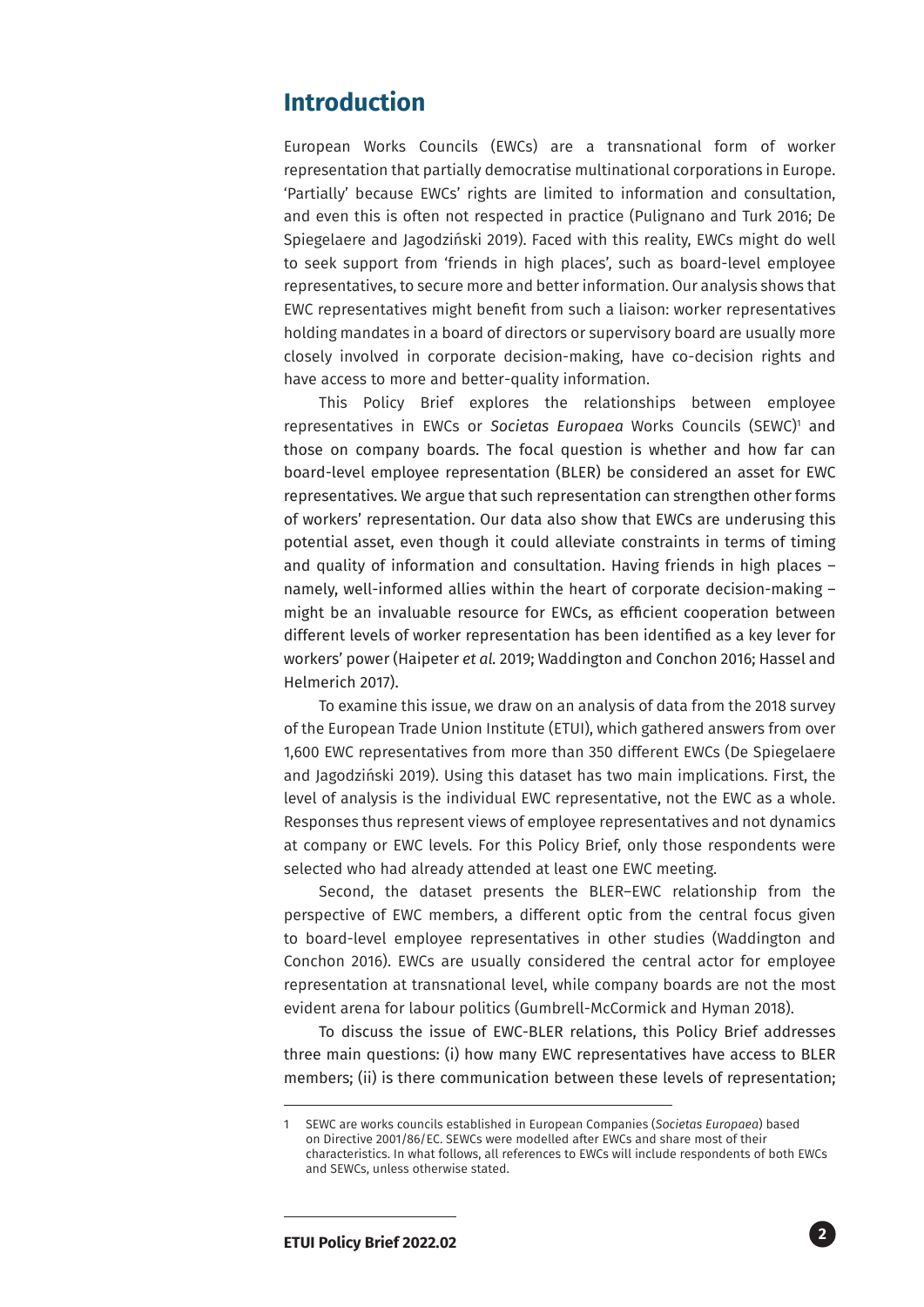and (iii) how does this communication relate to the functioning of an EWC? It concludes with recommendations on how to strengthen the EWC-BLER relationship for more efficient transnational workers' representation at company level.

## **How many EWCs liaise with board-level employee representatives?**

The starting point for the analysis is the presence of board-level employee representatives in companies with an EWC. The 2018 EWC survey did not specify the level at which board-level employee representatives operated in the companies of respondents. Consequently, it is unknown whether the respondents reported about board-level employee representatives existing at the same level as the EWC (that is, the level of European headquarters or European Company (SE) or at the level of subsidiaries of the multinational group). The level at which board-level employee representatives are present could significantly affect their access to information and decision-making (Haipeter *et al.* 2019: 199). While no large-scale quantitative research supports this hypothesis yet – which calls for future research – the liaison between institutions of worker representation at any level can have mutually reinforcing effects (Hassel and Helmerich 2017).

In the survey, 41.9 per cent of the EWC representatives (total N=1,456) reported that there was a board-level employee representative in their company. The reported proportions are weighted to reflect the (estimated) population distribution over country and sector. Some 36.5 per cent said there was none, while the remaining 21.6 per cent did not know. SEWC members (n=97) were more likely to report the presence of a board-level employee representative in their company (56.0 per cent) than members of EWCs (40.4 per cent). A clear national pattern of EWC-BLER coexistence occurred, with a majority of EWC and SEWC representatives from countries such as Sweden, Austria, Denmark, Germany, and France reporting a BLER presence in their company (see Figure 1). This pattern is an accurate reflection of national industrial relations systems that feature widespread structures of board-level codetermination (Waddington and Conchon, 2016).

At the same time, a considerable proportion of EWC and SEWC representatives from countries without institutionalised BLER traditions (such as Italy, the United States, Belgium, and the United Kingdom) also reported a BLER presence in their company. At least three reasons could explain this. First, these representatives could be employees of companies in which a BLER system exists because of a cross-border merger or SE merger. Second, they could be representatives in a company headquartered in a country without BLER rights, having a foreign subsidiary with board-level employee representatives. Third, because of the diversity of representations and national frameworks of participation in corporate structures, there might be a degree of error or misunderstanding concerning what the EWC/SEWC representatives understood by board-level employee representatives in their answers to the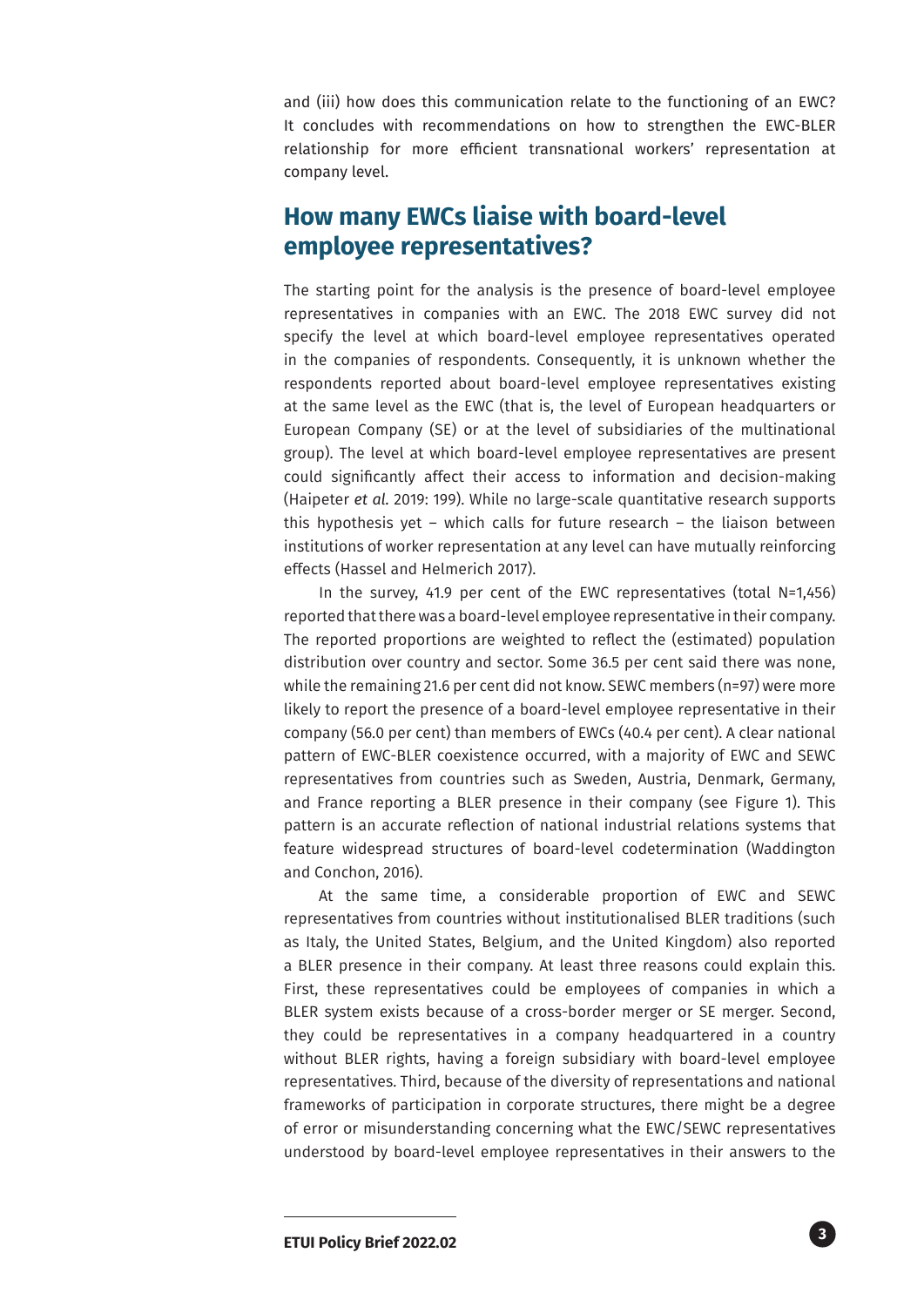survey. For example, representatives from Romania reporting a BLER presence most likely referred to their right to a consultative voice on the board, without a right to vote (Conchon 2011:9). In any case, more than three in four EWC representatives reporting a BLER presence (76 per cent) are concentrated in EWCs from companies headquartered in only five countries (Sweden, Austria, Denmark, Germany and France).

The EWC survey of 2018 used two indicators to explore relations with board-level employee representatives: BLER presence and communication between board-level employee representatives and EWCs. Communication was selected as a proxy indicator for measuring the intensity of the relationship between EWC members and board-level employee representatives.

EWC respondents reporting that board-level employee representatives were present in their company were asked whether they agreed or not with the following statement: *'My EWC communicates with employee representatives who sit on the board of the company.*' Of the 592 that replied, 19.1 per cent strongly agreed, while 37.2 per cent agreed, 17.2 per cent took a neutral position, while 12.9 per cent disagreed and another 3.8 per cent strongly disagreed. The remaining 9.8 per cent did not know the answer.

Taking together the presence of a board-level employee representative and EWC communication with them, Figure 1 shows that slightly less than half of EWC and SEWC respondents to the survey could not report any communication with board-level employee representatives, because there were none in their company. The most interesting cohort – 23.9 per cent – said there was a board-level employee representative in their company, but thought that the EWC did not communicate with them, while 29.2 per cent reported both BLER and EWC communication.

#### Figure 1 **EWCs and their reported relations with BLER (N= 1,113)**

|    | <b>No BLER</b><br>46.9% |     |     |     |     | <b>BLER no</b><br>communication<br>23.9% |     | <b>Communication with</b><br><b>BLER</b><br>29.2% |     |      |
|----|-------------------------|-----|-----|-----|-----|------------------------------------------|-----|---------------------------------------------------|-----|------|
| 0% | 10%                     | 20% | 30% | 40% | 50% | 60%                                      | 70% | 80%                                               | 90% | 100% |

Note: Respondents that did not know whether there was a board-level employee representative in their company or who did not answer the question are not included in this data. Source: ETUI's EWC 2018 survey results.

## **Are EWCs better off with board-level employee representatives?**

The pivotal question of the analysis is whether the presence of board-level employee representatives could be an asset for EWCs, improve EWC operations and thus be an additional labour resource at company level. To answer this question, we explored the following: (1) the effectiveness of the EWC in obtaining information, (2) the timing of information and consultation received by the EWC, and (3) the quality of its relations with the management.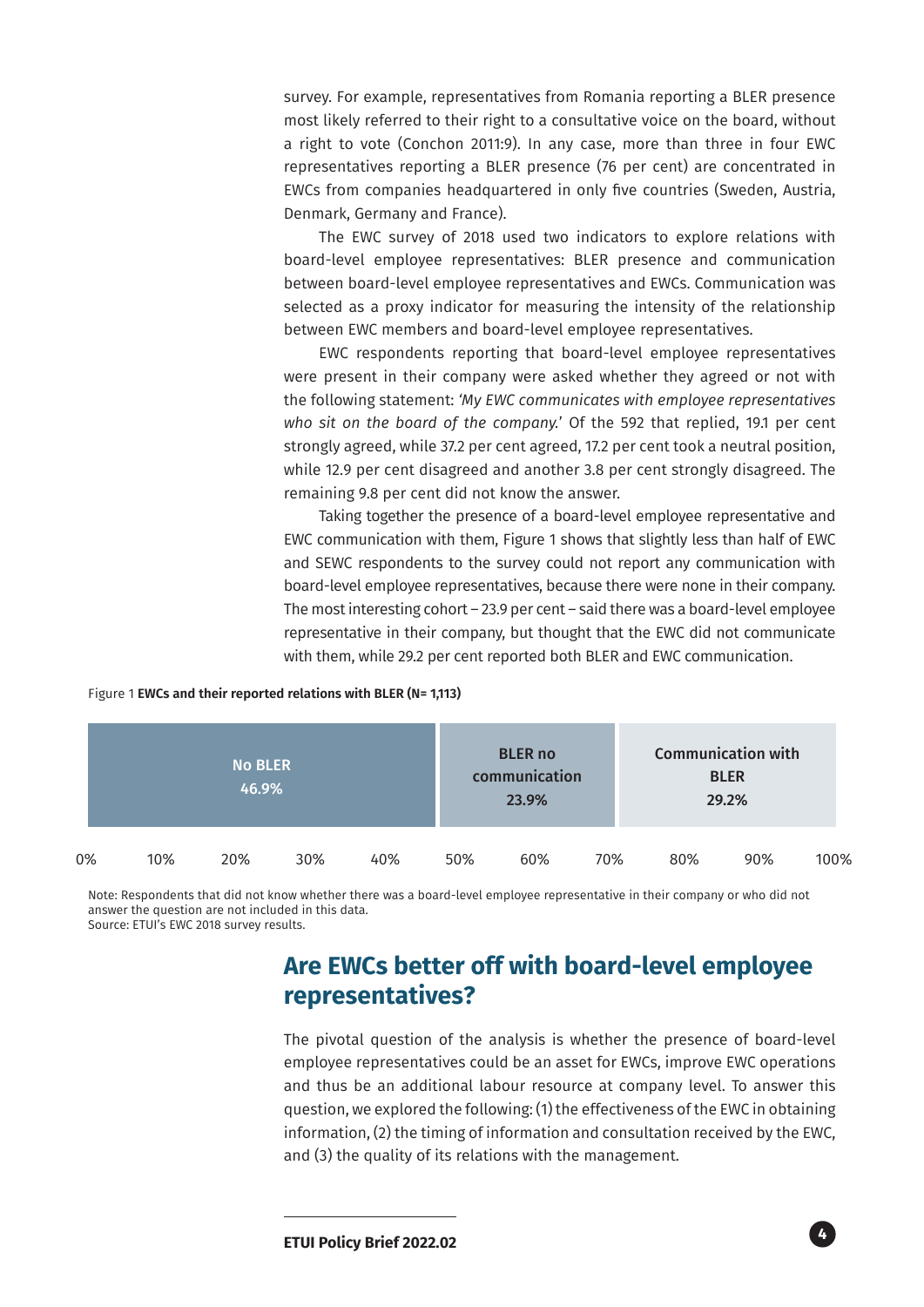Concerning the two first aspects, it could be expected that the presence of board-level employee representatives in a company positively affects the quality and timing of information provided to the EWC. Often, board-level employee representatives are also EWC members;2 thus they may, while respecting confidentiality obligations, use the information obtained in the board to inform their EWC work. Also, the management might be more incentivised to share (early) information with the EWC, knowing that such 'dual-hatted' EWC– board-level employee representatives are already privy to it. Alternatively, if the board-level employee representatives are not EWC members, they can still contact the latter to share the information or guide them on which questions to ask, resulting in comparatively higher quality information for the EWC (Franca and Doherty 2020).

Tables 1 and 2 confirm these expectations: EWC representatives communicating with board-level employee representatives in their company are more likely to assess their EWC as an effective source of information and, generally, more frequently report being informed and consulted before final managerial decisions are made affecting employment, investments, substantial changes in the organisation, working methods, production processes or transfers, restructuring, closures or collective redundancies, compared with their counterparts without BLER or not communicating with such a structure in their company. At the same time, it is observed that the mere presence of a board-level employee representative does not automatically result in timelier information and consultation at EWC level. Even where there is communication with the EWC, a majority of EWC members still feel they are informed and consulted only after the management has already taken the final decision. This suggests that other factors are necessary to ensure that workers' representative institutions are mutually reinforcing, and also that communication between them is insufficient to ensure that management respects basic obligations to share information.

#### Table 1 BLER and EWC effectiveness

| How effective are the ordinary EWC meetings as a source of information? |                            |                |                              |       |  |  |  |
|-------------------------------------------------------------------------|----------------------------|----------------|------------------------------|-------|--|--|--|
|                                                                         | (Very)<br><b>Effective</b> | <b>Neutral</b> | (Very)<br><b>Ineffective</b> | N     |  |  |  |
| Total                                                                   | 77.8%                      | 16.7%          | 5.5%                         | 1,100 |  |  |  |
| No BLER                                                                 | 74.0%                      | 19.6%          | 6.5%                         | 513   |  |  |  |
| BLER, no communication                                                  | 71.8%                      | 20.0%          | 8.3%                         | 249   |  |  |  |
| Communicating with board-<br>level employee representatives             | 84.0%                      | 13.3%          | 2.7%                         | 338   |  |  |  |

Note: Chi-square value 19.59, df 4, p-value: < 0.01. Source: ETUI's EWC 2018 survey results.

<sup>2</sup> Only in France is there a legal rule prohibiting the accumulation of representative mandates in the same company.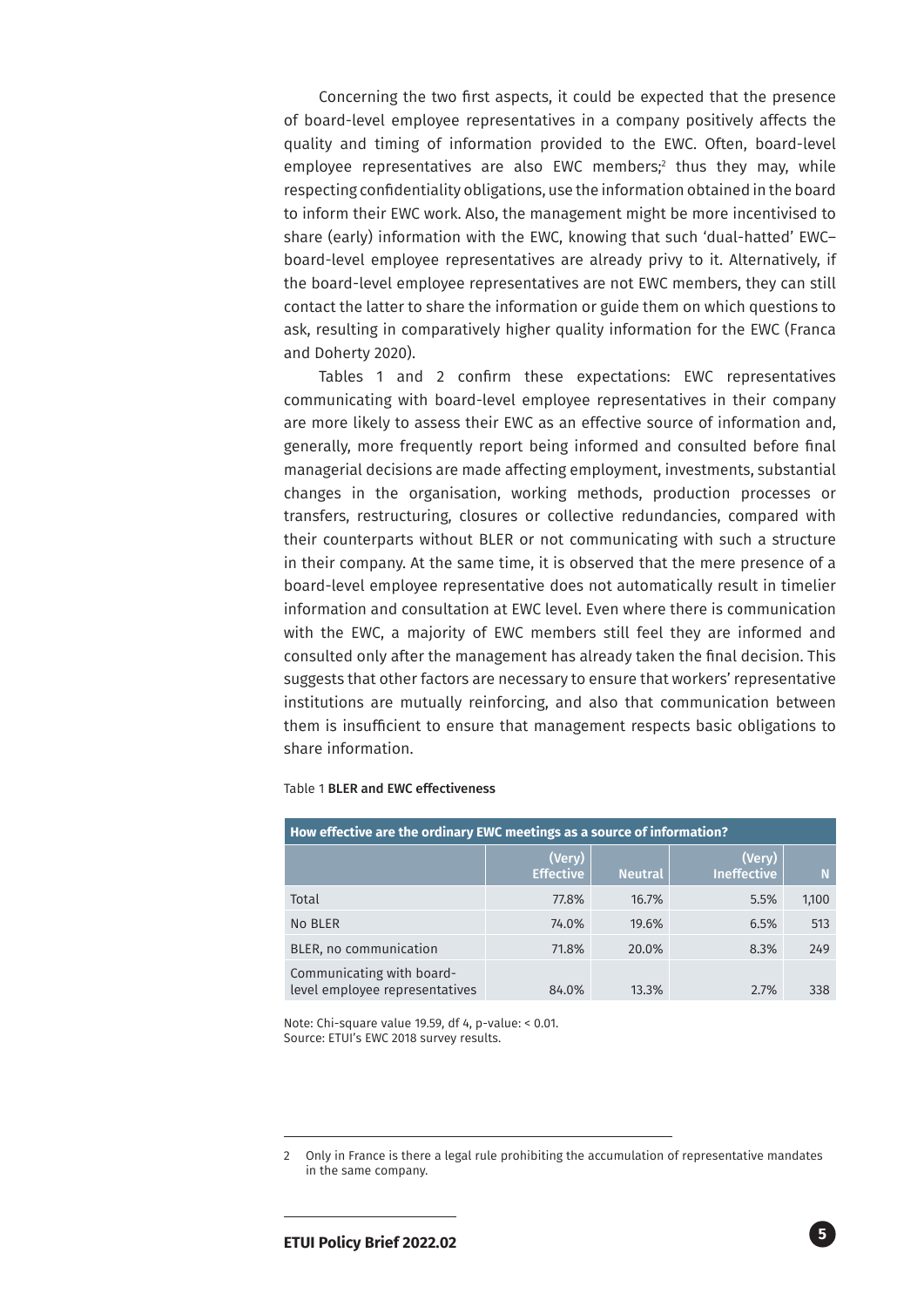#### Table 2 BLER and timing of EWC information and consultation

| In general, when does information exchange or consultation take place? |                              |                                              |        |                                        |               |       |  |  |
|------------------------------------------------------------------------|------------------------------|----------------------------------------------|--------|----------------------------------------|---------------|-------|--|--|
|                                                                        | Before the<br>final decision | After the decision,<br>before implementation | During | After<br>implementation implementation | Don't<br>know | N     |  |  |
| Total                                                                  | 20.9%                        | 43.2%                                        | 19.3%  | 9.5%                                   | 7.1%          | 1,103 |  |  |
| No BLER                                                                | 17.5%                        | 50.1%                                        | 19.1%  | 9.2%                                   | 4.1%          | 513   |  |  |
| BLER, no communication                                                 | 17.6%                        | 40.5%                                        | 21.3%  | 10.7%                                  | 9.9%          | 253   |  |  |
| Communicating with<br>board-level employee<br>representatives          | 28.8%                        | 39.4%                                        | 22.4%  | 7.7%                                   | 1.7%          | 337   |  |  |

Note: Chi-square value 43.95, df 8, p-value: < 0.01. Source: ETUI's EWC 2018 survey results.

> Indeed, a key precondition might be managerial attitude. BLER might be expected to affect the management's approach to the EWC. Research has shown that the more significant the workers' clout on the board, the more consensual and cooperative dynamics are infused in the culture of industrial relations (Hopt 2016: 9). If an influential BLER is present, workers' issues are more likely to be discussed in the board, and the management will more often depend on the board-level employee representatives' support and cooperation, and thus seek compromise and accept concessions to workers elsewhere. A multiparty board composition involving management, shareholders and a 'critical mass' of worker representatives makes coalition-building possible in the board and beyond (Pistor 1999: 177) and can give additional leverage to worker representatives, especially if board-level employee representation is well coordinated with other levels (Conchon and Waddington 2016: 4).

> Looking at how EWC members perceive managerial attitudes according to the survey, these hypotheses are confirmed. As Table 3 shows, EWC members in companies with board-level employee representation, and where the two communicate, are much more likely to agree with the statement that '*management makes efforts to find agreed solutions with the EWC employee representatives*' (49.4 per cent) than EWC members in companies without boardlevel employee representation (36.4 per cent), or with board-level employee representation, but without communication (31.2 per cent). Obviously, other reasons unrelated to board-level employee representation might explain positive management attitudes towards EWCs, such as using the latter to promote company goals (Pulignano and Turk 2016). An active BLER presence is not sufficient to get the management to seek agreed solutions. Our data show, however, that EWC members perceiving a positive management attitude also communicate with a board-level employee representative in most cases.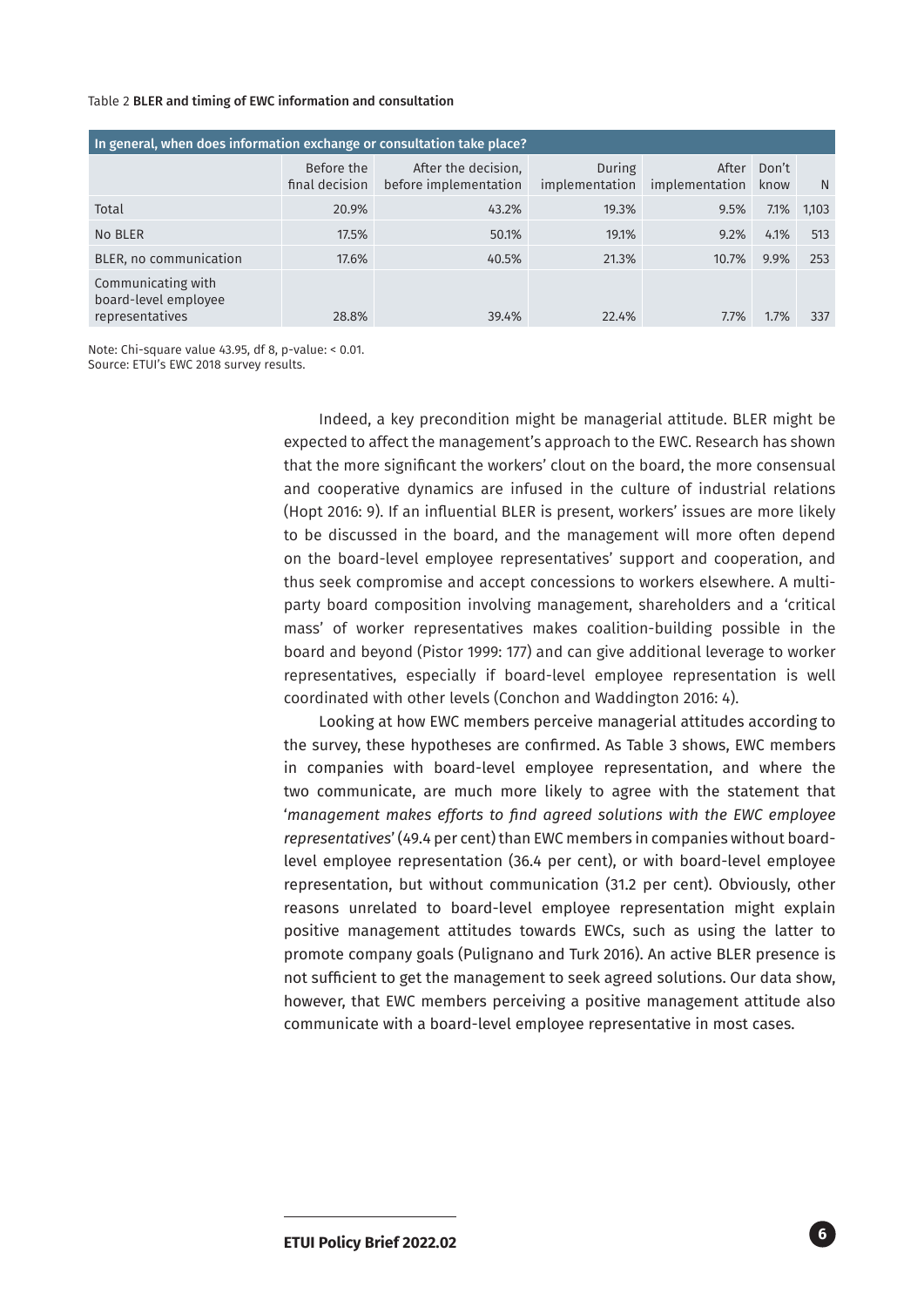#### Table 3 EWCs, board-level employee representation and managerial cooperation

| Management makes efforts to find agreed solutions with the EWC employee representatives |                  |                |                     |            |       |  |  |  |
|-----------------------------------------------------------------------------------------|------------------|----------------|---------------------|------------|-------|--|--|--|
|                                                                                         | (Strongly) Agree | <b>Neutral</b> | (Strongly) Disagree | Don't know |       |  |  |  |
| Total                                                                                   | 38.5%            | 38.1%          | 19.4%               | 4.1%       | 1,101 |  |  |  |
| No board-level employee representation                                                  | 36.4%            | 36.4%          | 24.4%               | 2.8%       | 515   |  |  |  |
| Board-level employee representation, no<br>communication                                | 31.2%            | 47.9%          | 15.7%               | 5.2%       | 248   |  |  |  |
| Communicating with board-level employee<br>representatives                              | 49.5%            | 32.8%          | 17.3%               | 0.4%       | 338   |  |  |  |

Note: Chi-square value 50.02, df 6, p-value: < 0.01.

Source: ETUI's EWC 2018 survey results.

Tables 1, 2 and 3 show the bivariate relationship between the EWC and boardlevel employee representation and the three outcome variables. Obviously, this relationship could be the result of a composition effect in which EWCs with board-level employee representation are more likely to be concentrated in some sectors or countries. For this reason, a multivariate multilevel regression analysis was performed using various control variables, such as sector, country location of company headquarters, country of origin of the EWC representative, the presence of a trade union coordinator, company size and number of EWC plenary meetings. For all three outcome variables, the EWC-board-level employee representation variable was significantly related to the outcome.

Survey data allow us to draw two conclusions. First, it confirms that EWCs' communication with BLER is related to management's timely provision of information to EWCs and more effective EWC meetings as a source of information (Tables 1 and 2). Second, it also confirms that in companies with board-level employee representation, managerial attitudes towards company-level social dialogue tend to be more cooperative than in companies without it.

## **Conclusions: board-level employee representation can help, but it is not enough**

Our analysis has focused on the relations between EWC and board-level employee representation. We can draw at least four conclusions. First, the existence of board-level employee representation in more than half of companies with EWCs indicates significant potential for effective communication between the different forms of workers' representation. This could be used to address some information shortages reported by EWCs.

Second, almost half of EWC representatives in companies with board-level employee representation reported that they did not communicate with it. Such a lack of communication could represent potential lost opportunities for EWCs struggling to obtain timely and quality information.

Third, in companies where respondents reported communication with board-level employee representatives, EWC members were more likely to report better outcomes of their EWC work, in terms of: (i) access to effective information; (ii) involvement in the decision-making process at an earlier stage; and (iii) managerial inclination to seek agreed solutions.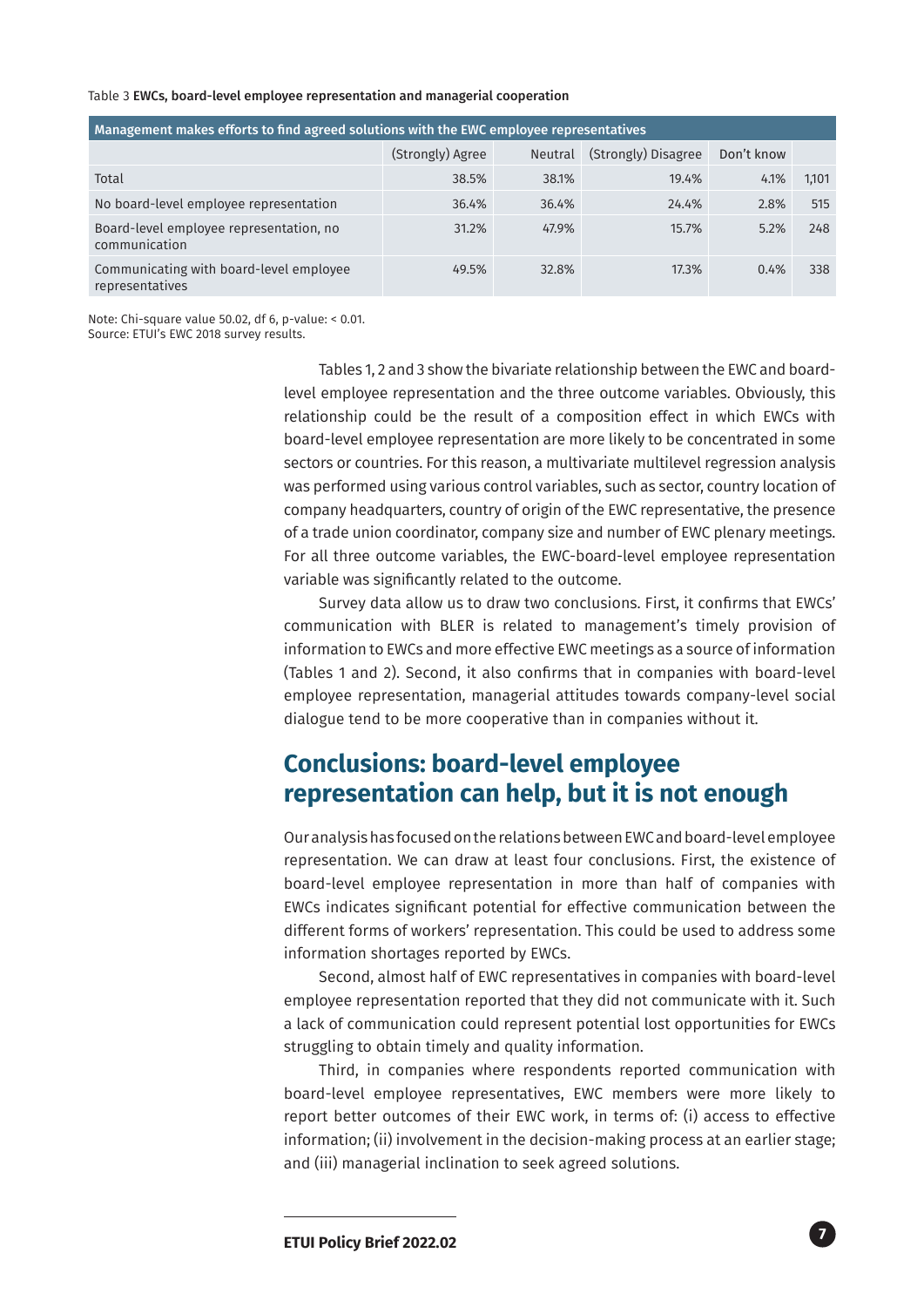Fourth, despite a board-level employee representation presence and communication between it and the EWC, the majority of EWC representatives still thought they were not informed and consulted in a timely fashion. This means that, while active communication between EWC members and boardlevel employee representatives might be an asset, it is far from sufficient for a well-functioning EWC. While communication is key, the observation that many EWCs do not communicate with the board-level employee representatives in their company raises questions. Based on previous studies, important factors include a lack of resources, awareness, interest, rights and access, and managerial resistance (for example, Voss 2016).

Still, recommendations for action can include: (i) boosting the potential for EWC/board-level employee representation cooperation by increasing the presence of such representatives in companies, and (ii) setting conditions that lower obstacles for communication and cooperation between the EWC members and the board-level employee representatives.

At the policy level, legislation could be developed to establish widespread (strong) board-level employee representation rights at the national and EU level, to make board-level employee representation more present, but also to promote its proper functioning. For years now, the European Trade Union Confederation has been calling for a coherent and holistic approach to workers' rights to information, consultation and board-level participation (ETUC 2016). Legislative action should use both labour law instruments and corporate and tax law to prevent corporate escape routes.

Running a communication network by and around an EWC requires specific resources for workers' representatives that go beyond mere attendance at meetings. These need to be addressed by legislation that provides, for example: (i) explicit provisions for joint preparatory meetings between EWC and board-level employee representatives, both for EWC and board meetings, (ii) exclusion of confidentiality limitations between EWC members and boardlevel employee representatives, (iii) involving the EWC in the appointment of board-level employee representatives, or (iv) providing for observer seats for board-level employee representatives in the EWC.

Trade unions could include joint and strategic training addressed to both EWC and BLER representatives and directed towards more efficient coordination and transformative political action. Additionally, they can help to raise awareness about the existence of board-level employee representatives in multinational companies, support EWCs in (re-)negotiating articulation clauses in their agreements, and in establishing contacts and channels of cooperation with board-level employee representatives (especially given that 21 per cent of EWC members did not know whether board-level employee representation existed in their company).